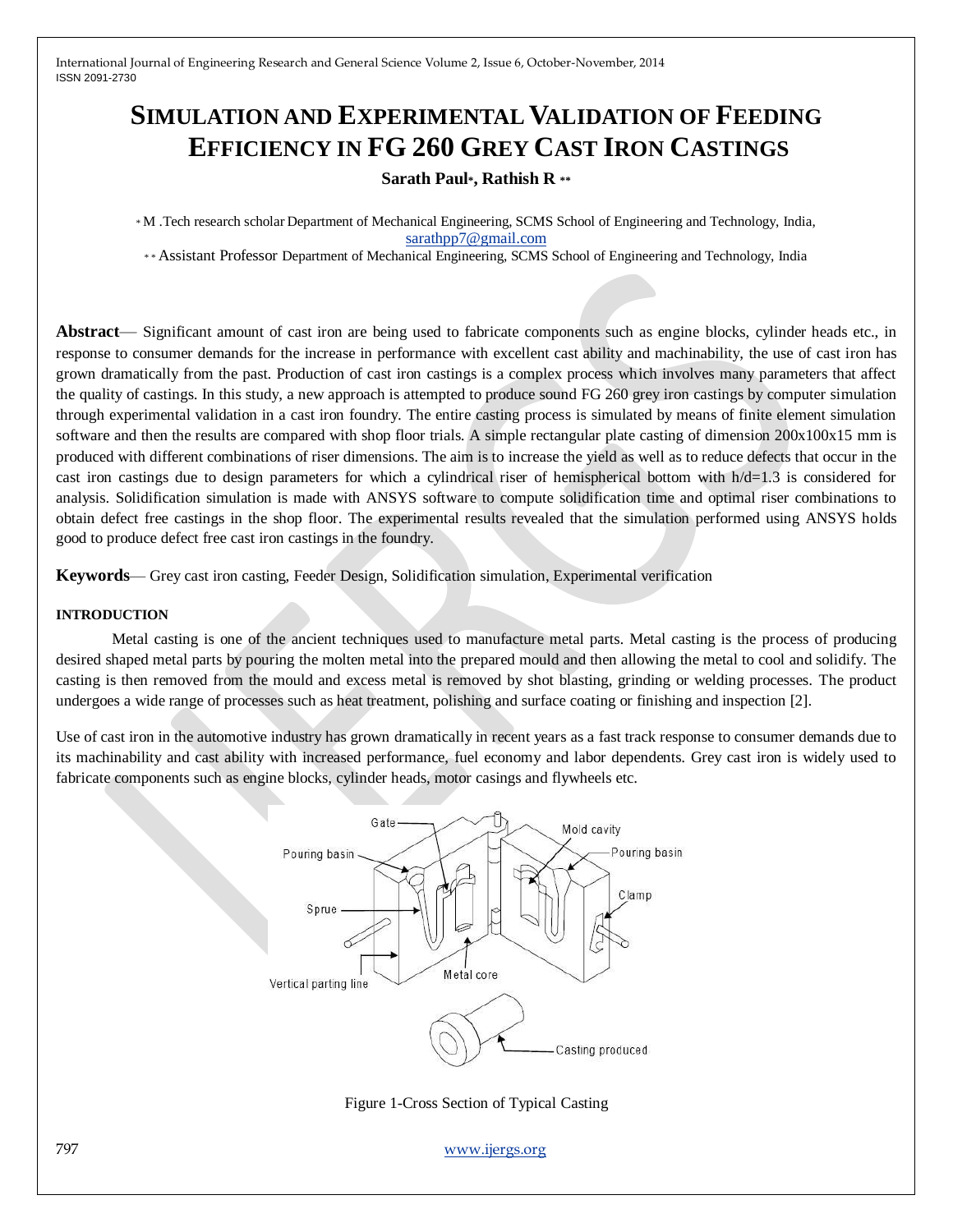In order to produce a sound grey iron casting in an economical manner, a new approach in the riser design is needed to avoid defects such as shrinkage, porosity, hot spots and unfilled mould etc, since most of the defects in casting occur due to poor riser design.

#### **LITERATURE REVIEW**

A detailed literature review was carried out for identifying the major defects which leads to rejection of castings. An attempt is made to eliminate these defects in the design stage using simulation model. Previous literature has shown that there are few research studies related to rejection control of castings in foundry using different simulation models and also some research papers which gives solutions to solve the major defects during feeding process in castings

The sand casting process and other casting process, melting of metals and alloys, fluid flow and gating design solidification and processing of metal castings accounts for defects in metal casting[10]. The main objective of this study is to provide an introduction to techniques used to compensate for the solidification shrinkage of castings and explain the basic principles of how to design a feeder system to produce a shrinkage-free casting [11].

A well-designed feeding system will provide better quality castings. Design of feeding system involves the decision about the exact location of risers and number of risers used in the casting process. Riser design is to performed for new castings and modification in castings with high rejection rates These modifications are done manually which involves huge time, cost and other resources [15]. An attempt has been made to produce FG 260 grey iron castings by optimizing the feeding system using simulation software in this study. A simple standard plate casting of dimension 240x150x25 mm is produced with the combination of different riser dimensions in the foundry. Cylindrical riser of hemispherical bottom with  $h/d=1.3$  is considered for the analysis. Solidification simulation is made with ANSYS software then the solidification time and optimal riser diameters are compared with experimental results [16]. Use of computers in foundry is nascent spanning less than three decades. Computer application in foundry is a knowledge intensive process and metal casting stands to benefit greatly from the development and deployment of tailor-made software tools. The study also describes the evolution of software tools for casting design, broadly segregated into three phases spanning the decades 1980s (basic CAD), 1990s (desktop simulation) and 2000s (intelligent design). The latest software tools combine heuristic knowledge, geometric reasoning and information management [17].

A theoretical study has made about the factors which control the rate of heat flow from solidifying sand and chill casting. The investigation has been focused on three shapes of high symmetry: spherical, cylindrical and slab shaped castings.an evaluation of Chvorinovs rule for sandcasting indicates that this simplified relationship is valid only for the comparing casting having similar shapes for the purpose of calculation, the study shows that (i) superheat may be added accurately and calorifically to the latent heat of fusion, (ii) Alloys which freeze over the wide range of temperatures and evolve their latent heat uniformly over this range have got an effective melting point one-fourth of the way from the solids to liquid stage[19].

The literature review is a background work that is made to hold up this project work. It is based on various journals. The topics of literature surveys are selected so that they support the study. The results achieved from literature review act as backbone of this project work.

## **OBJECTIVE OF THE STUDY**

The objective of this study is to optimize the feeding parameters required for producing defect free FG 260 grey cast iron castings by means of simulation and to verify the same by conducting experimental trials.

#### **SCOPE OF THE STUDY**

The study provides a better understanding of casting production and process performance in a foundry shop. It will also provide an insight on the drawbacks of foundry process and reasons behind high rejection rate due to improper understanding of solidification mechanism and riser design. The methodology adopted in this study may be applied to almost all the foundries to produce good quality castings.

#### **PROBLEM IDENTIFICATION**

During casting process, high rejection rate occurs due to improper design of riser and gating system. High consumption of materials, high expenses, wastage of human resources, power and time consumption may lead to heavy losses in a foundry. Hence it is an important criterion to minimize losses and improve the acceptable rate of castings in a foundry to minimize unwanted rework.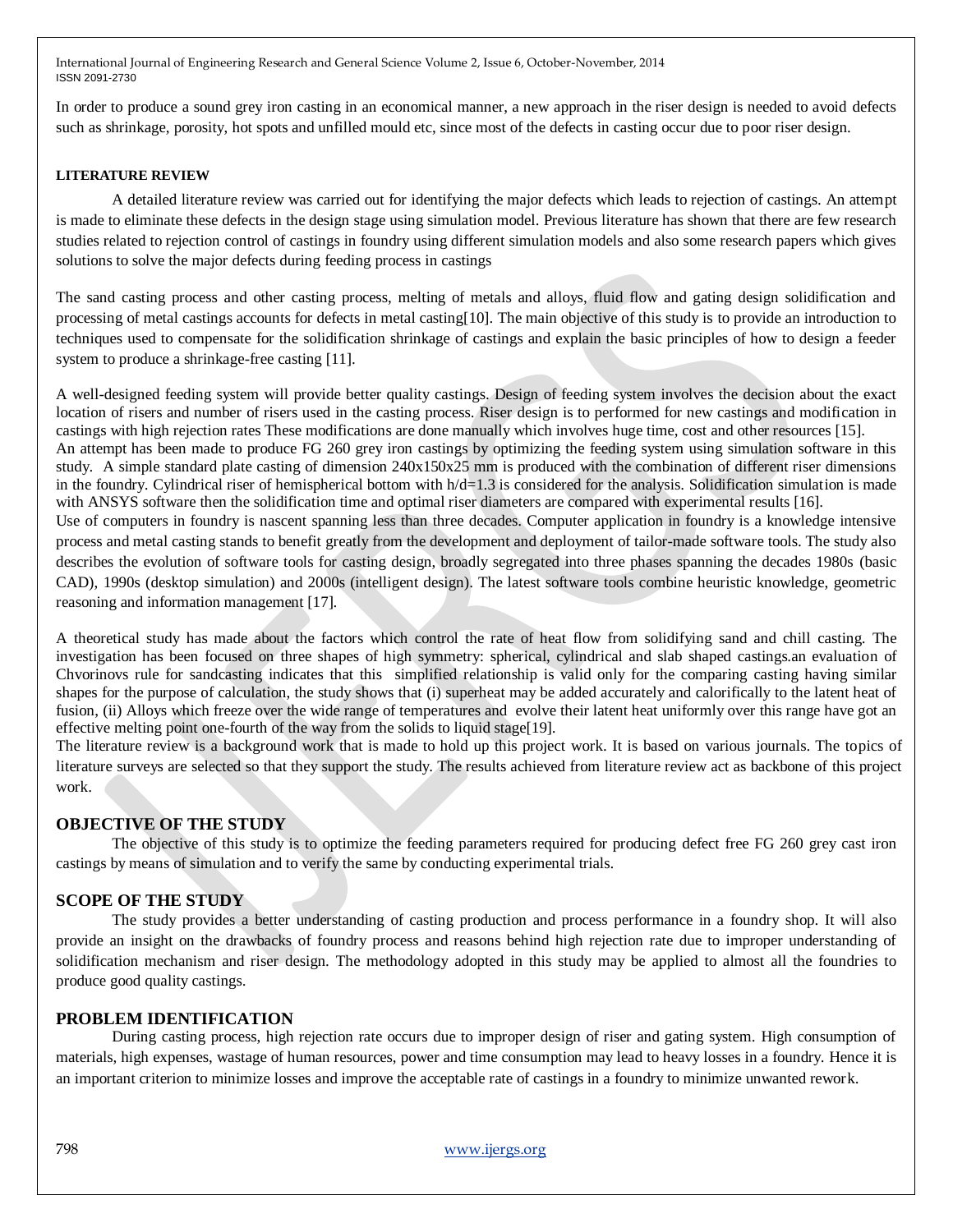## **PROCESS DESCRIPTION OF CASTING**

The process of casting involves the basic operations of pattern making, sand preparation molding, melting of metal pouring of moulds, cooling, shake-out, fettling, heat treatment, finishing and inspection. In casting process, the solidification of liquid metal in the mould cavity plays a major role. Such a phase change from liquid to solid state involves the phenomena like changes in fluidity, volumetric shrinkage, segregation, evolving of gases absorbed and the size of the grains which have profound influence on the quality of the final casting obtained. A proper understanding of solidification mechanism helps in avoiding major casting defects. The general process diagram for casting production in a casting industry is shown below [2].



Figure 2-Process Flow Chart

#### *A. CASTING DESIGN*

Initially design of the casting is made from discussions between design engineer and foundry engineer to evolve a good design at a minimum cost of casting.

#### *B. DRAWING*

Drawing of the casting component is prepared. A detailed pattern drawing should be made to avoid any difficulties.

#### *C. PATTERN MAKING*

A pattern is made of wood, aluminium or other metals or plastic. Pattern has slightly different dimensions from the component drawing due to "pattern allowance".

#### *D. MOULDING*

Cores are prepared if necessary and finally the mould is produced. For sand casting methods, specially prepared sands are used. For permanent mould or die castings, metal moulds or dies are required.

## *E. MELTING AND POURING*

The metal is then melted in furnace, alloying additions are made, composition is adjusted and adequate 'pouring temperature' is attained. Then the metal is transferred to ladles and subsequently poured into moulds.

## *F. FETTLING*

Once the casting is cooled, it is taken out of the mould to remove unwanted portions such as sprue, riser and runner etc., . The surface of the casting is then cleaned.

*G. INSPECTION*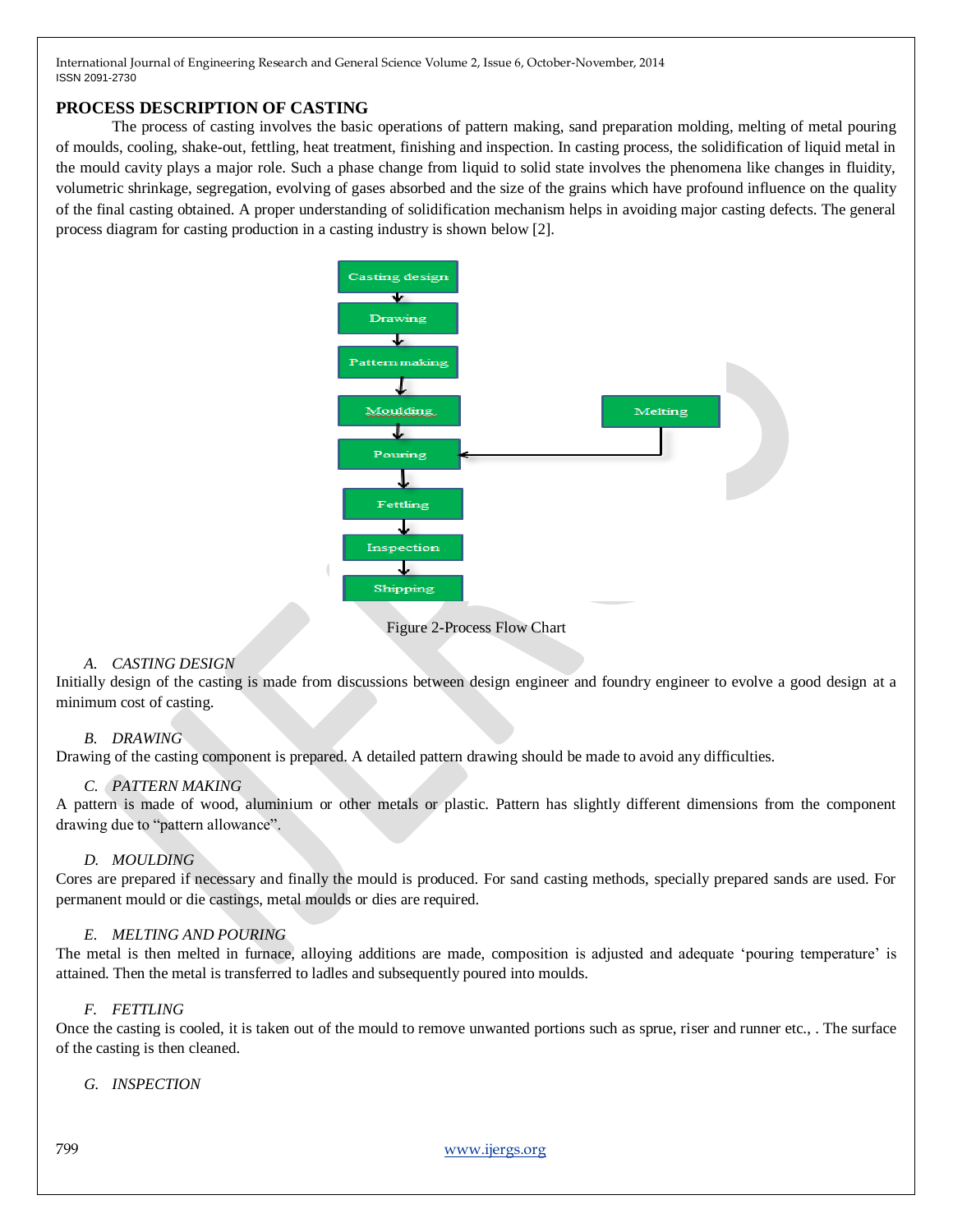The casting may require certain heat treatment. Then it is inspected. Inspectors check the dimensions, mechanical properties, soundness or pressure-tightness as per specifications and may employ non-destructive tests such as die penetrant test, X-ray or gamma ray radiography if required.

## *H. SHIPPING*

The approved castings are then weighed, packed and shipped according to the need.

## **COMPOSITION OF FG 260 GREY CAST IRON**

Table 1 Average Composition of FG 260 Grey Cast Iron [21]

| <b>Elements</b> | <b>Composition</b> |  |  |
|-----------------|--------------------|--|--|
| Iron, Fe        | 90%                |  |  |
| Carbon, C       | 3 to 3.5%          |  |  |
| Silicon, Si     | 1 to 2.8%          |  |  |
| Magnesium, Mg   | 0.5 to 1%          |  |  |
| Sulphur, S      | 0.02 to 0.15%      |  |  |

## **METHODOLOGY OF WORK**



Fig.3 Methodology of Work

## **RISERING AND GATING IN CASTING**

A good risering and gating system of castings have been recognized as a major factor in producing good castings. In order to function properly, good gating and feeding systems must take into consideration to overcome certain characteristics, namely [16].

- Gas entrainment
- Gas absorption
- Solidification shrinkage (feeding requirements)
- Difficult in eliminating macro shrinkage
- Slag formation tendency

#### **RISERING**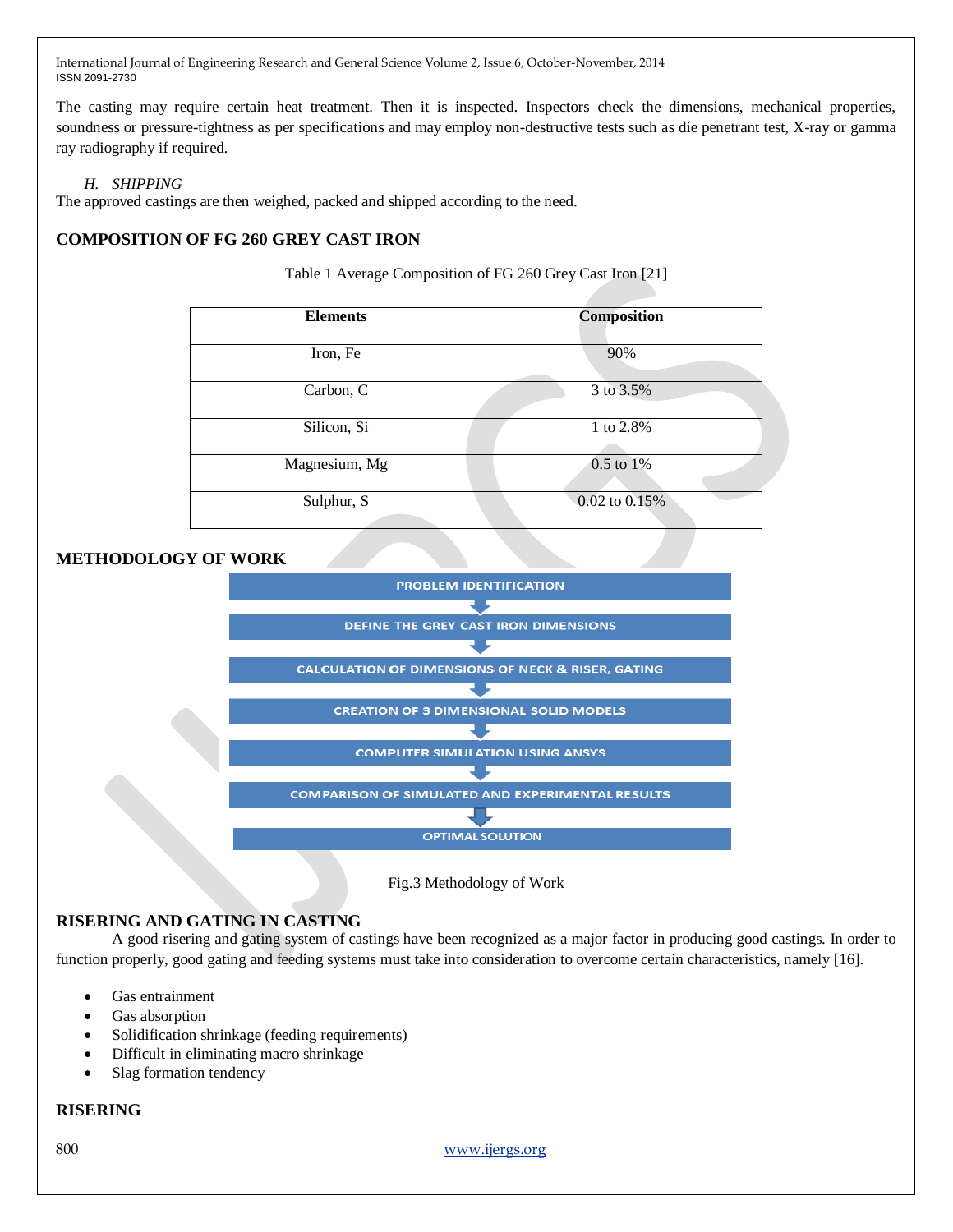A riser, also known as a feeder, is a sand made passage in the mould during ramming the cope. The primary function of the riser (attached with the mould) is to act as a reservoir of molten liquid metal in order to feed molten metal properly to the solidifying casting so that shrinkage cavities are gets rid of during the solidification of a casting [3]. Since shrinkage is found to be one of the common defect in casting. In order to eliminate these defects in the casting, a riser is added to provide enough quantity of liquid metal to compensate liquid shrinkage and solid shrinkage within the casting. Thus a sound casting can be produced without internal shrinkage voids or porosity and external shrinkage defects like sink etc.

A riser may be larger than the casting it feeds, because it must supply feed metal for as long as the casting is solidifying. Riser size is to be reduced by making solidification more directional. Besides riser size, riser location is also important as regards directional solidification [16]. A proper sized and located riser performs economically well in sand casting, this is because we know that a proper sized-located riser provides molten metal to the mould cavity to compensate for shrinkage. In sand casting, the cooling rate is comparatively low, such that the cooling rate can be effectively manipulated by size and placement of a riser [25].Using risers would of course slow the cooling time, which is economically undesirable and therefore a riser perform its function in the most economical manner.

## **DRAWBACKS OF THE RISER SIZE CONDITIONS**

*a) If too large:*

- The material in the riser is scraped and must be recycled.
- The riser has to be cut off and a larger riser will cost more to machine
- An excessive large riser slows solidification [25] & [26].
- b) *If too small:*
- It is mainly associated with defects in the casting, either due to insufficient feeding of liquid to compensate for solidification shrinkage, or shrinkage pores because the solidification front is not uniform [25] & [26].

### **TYPES OF RISERS**

There are two types of risers [3]:

#### *A. OPEN RISER*

Open risers are exposed to the atmosphere and are easy to mould. Open risers helps to know whether the mould is completely filled or not. Open riser can be top risers or side risers. Open riser must be large in size. The advantage of top riser is that the pressure occurred due to the height of the metal causes feeding through thin sections and is preferred for light metals such as aluminium. And in the case of side riser it should be placed at a higher level for proper feeding which help the riser to receive hot metal.

#### *B. BLIND RISER*

Blind risers are fully enclosed in the mould. Blind riser loses heat slowly and must be smaller in size than open riser. It is known that risers act as reservoirs of liquid metal for a casting in regions where shrinkage is expected to occur i.e. areas which are the last to solidify. Thus, risers must be made large enough that the riser should solidify completely only after the casting has solidified. If a riser solidifies before the cavity it is to feed, it is useless and produces unsound casting. As a result, an open riser in contact with air must be larger to ensure that it will not solidify first. A blind riser which is in contact with the mould on all surfaces; thus a blind riser may be made smaller. Blind riser reduces the energy and time required in removing the riser from the casting [3].

## **CASTING PLATE DIMENSIONS**

Table 2 Casting Plate Dimensions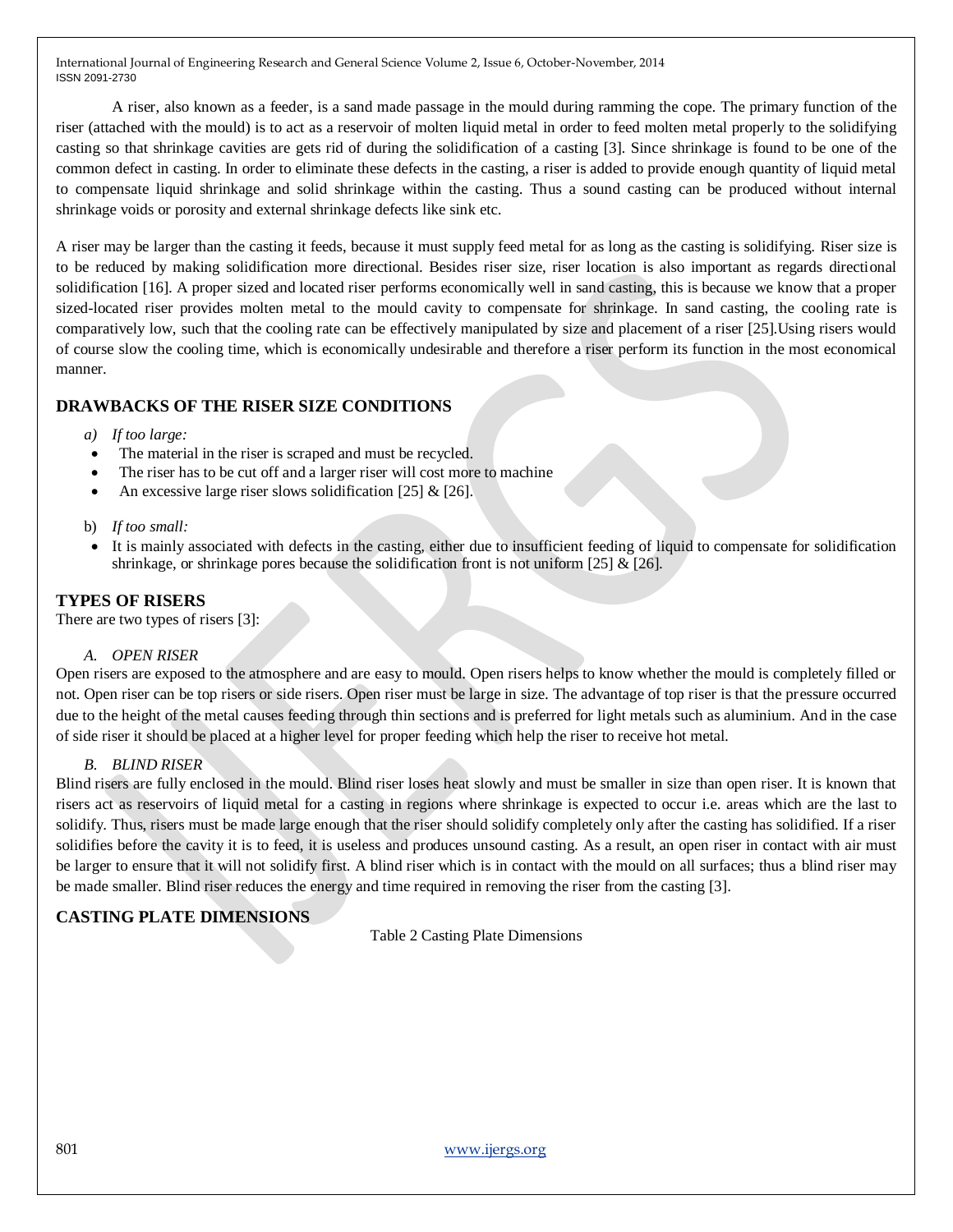| Plate<br>Casting |        | <b>Casting Dimensions</b><br>(mm) |                  | <b>Surface</b><br>Area<br>$\text{m}^2$ | <b>Volume</b><br>$(mm^3)$<br>x10 <sup>3</sup> | Casting<br><b>Modulus</b><br>(mm) |
|------------------|--------|-----------------------------------|------------------|----------------------------------------|-----------------------------------------------|-----------------------------------|
|                  | Length | Width                             | <b>Thickness</b> |                                        |                                               |                                   |
| <b>PLATE</b>     | 200    | 100                               | 15               | 4900                                   | 30                                            | 6.12                              |



Fig.4 Casting Plate

## **RISER-NECK DIMENSIONS**

- Riser-neck dimension is an important factor because it determines, how well the riser can feed the casting
- How readily the riser can be removed from the casting formed?
- It also control the depth of the shrinkage cavity solidifying just before the riser freezes, thereby preventing the cavity from extending into the casting.

## **FORMULAS INVOLVED FOR CALCULATING THE RISER NECK DIMENSIONS**

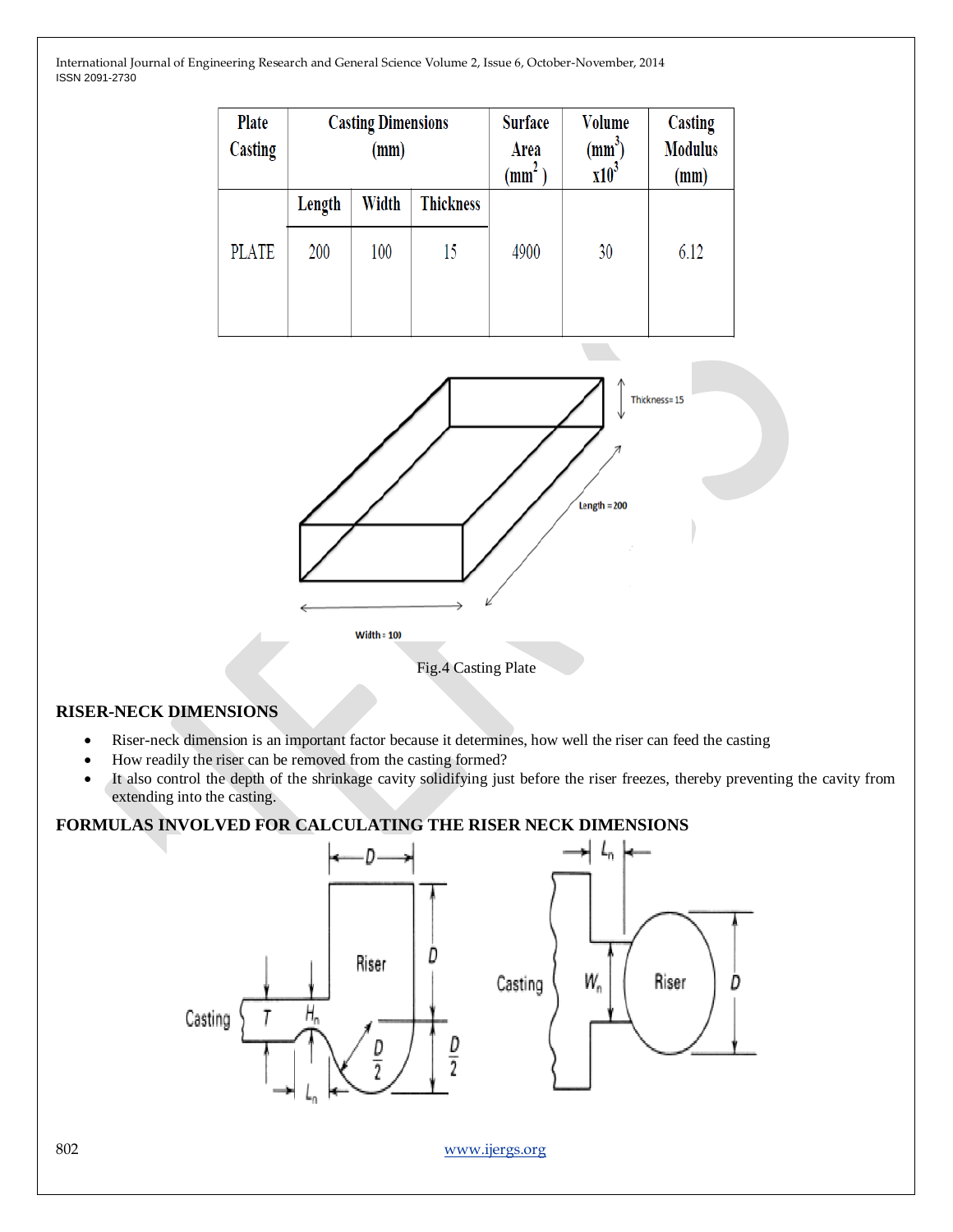Figure 5 Riser Neck Dimensions (Side and Top View)

- $H_N = (0.6 \text{ to } 0.8)$  t
- Max.  $L_N = D/3$
- $W_N = 2.5 L_N + 0.18 D$

Where  $H_N$  = Height of the gate,  $L_N$  = Length of the gate,  $W_N$  = width of the gate, D= diameter of riser, t= plate thickness [1].

## **CALCULATION OF RISER NECK DIMENSIONS**

a)  $Case (i)$ 

- Height of gate,  $H_{N1} = 0.8*15 = 12$  mm
- Length of gate,  $L_{\text{N1}} = 60/3 = 20$ mm
- Width of gate,  $W_{N1} = 2.5 \times 20 0.18 \times 60 = 39.2$ mm

Similarly we can calculate the riser neck dimensions for rest of the cases.

## **THE BASIC REQUIREMENTS OF A FEEDER SYSTEM FOR A CASTING**

• Feeder must be thermally adequate

The solidification time of metal in feeder must be greater than the solidification time of metal in mould. So that it can feed enough metal to the casting in order to compensate volume shrinkage during solidification. Therefore the shrinkage in the riser/casting system must be concentrated in the riser, which can be removed from the finished casting [3]

## According to **Chvorinov's equation,**

**Freeze time,**  $t = K [V/SA]^2$ 

Where,  $t = \text{freeze time of casting (sec)}$ 

 $V =$  volume of casting (mm<sup>3</sup>)

 $SA = \text{surface area of casting (mm}^2)$ 

 $K =$  solidification constant (sec/mm<sup>2</sup>)

## • Type of Riser Used

Open riser type for experimentation purpose. Since Open risers are exposed to the atmosphere and are easy to mould and also helps to know whether the mould is completely filled or not.

## **RISER DESIGN**

According to Chvorinov's equation [3],

## **Solidification time (t)** *α* **[Volume / Surface Area] <sup>2</sup>**

It indicates that for a feeder to have a solidification time equal to or greater than that of the casting, the minimum feeder size would be obtained from a sphere. Sphere are usually difficult to mould, and would present feeding problem as well, since the last metal to freeze would be near the centre of the sphere, where it could not be used to feed a casting. Practicalities dictate the use of cylinders for most risers. So the cylindrical riser with hemispherical base is used to provide the smallest possible surface area -volume ratio.

## **RISER DESIGN PARAMETERS**

The riser design involves the deciding of following parameters

- Total volume of the riser which depends on the shrinkage characteristics of the metal and the shape of the casting etc.
- The number of risers and their functions in relation to the casting.
- The types, shape and size of the risers etc.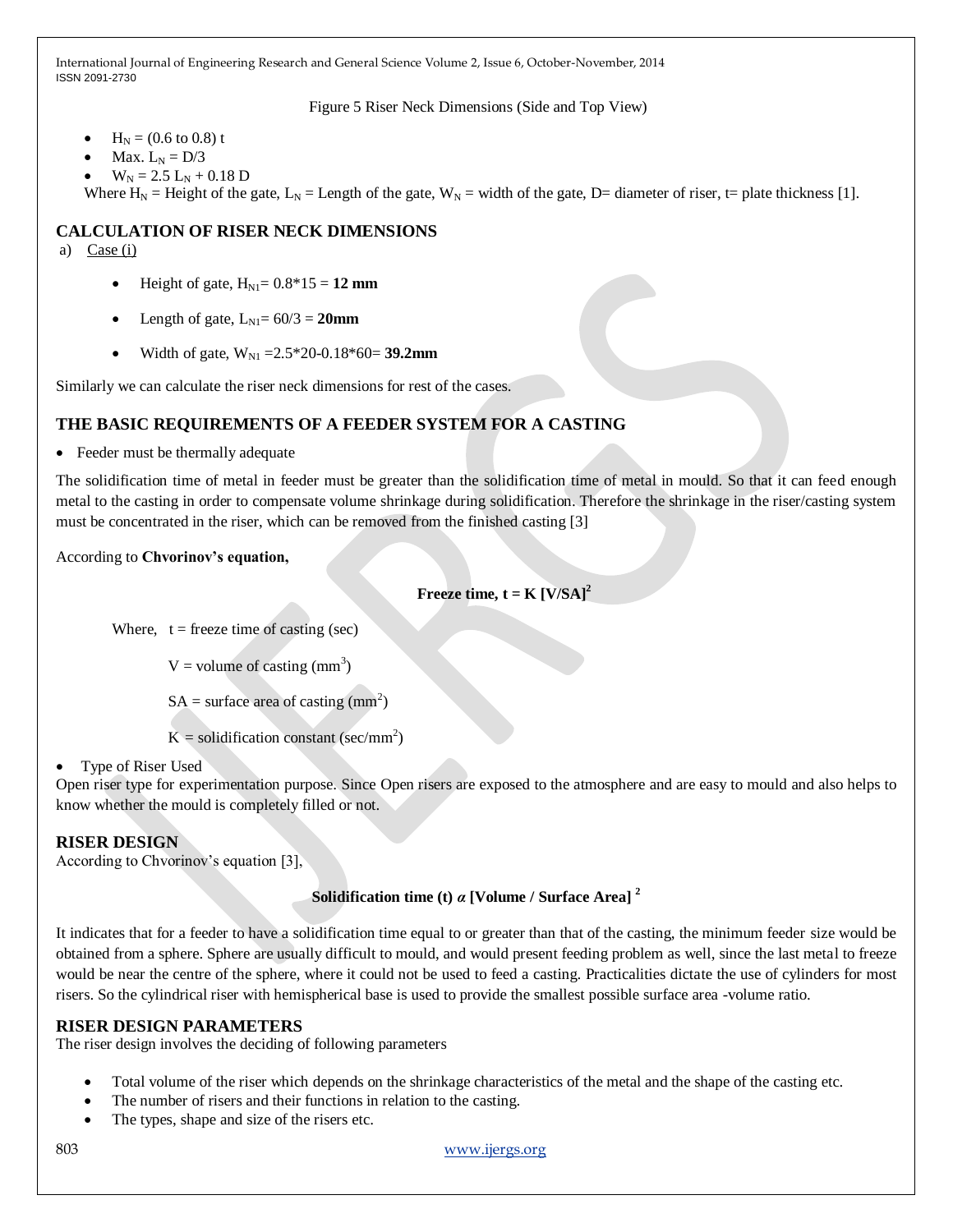## **CALCULATION OF RISER DIMENSIONS**

From Chvorinov's equation [3]

**Solidification time (t)** *α* **[Volume / Surface Area] <sup>2</sup>**

i.e Using the modulus method , its empirical relation is

 $M_{\text{riser}} = 1.2 M_{\text{casting}} \dots (1)$ 

From casting plate dimensions, M<sub>casting</sub> = **6.12 mm** 

Therefore it can be used to calculate the value of  $M_{\text{riser}}$  using eq. (1)

i.e  $M_{\text{riser}} = 1.2*6.12$ 

= **7.344 mm**

Now let's take the volume and area of hemisphere:

-Volume of hemisphere=  $\pi d^3/12$ 

-Area of hemisphere =  $3\pi$  (d/2)<sup>2</sup>

Modulus of riser,  $M_{\text{riser}} = \text{volume}/\text{area}$ 

 $M_{\text{riser}} = (\pi d^3/12)$ 

 $3\pi$  (d/2)<sup>2</sup>

 **Mriser = 0.11d**……………… (2)

Equating equations (1) & (2),

7.314=0.11d

i.e **d** = **65mm** (approx.)………….(a)

The ratio of height to diameter (h/d) varies from **1 to 1.5** for cylindrical risers [foundry rule].

Considering condition of **h/d ratio =1.3**

Therefore h=1.3d……………………… (b)

Now substituting equation (a)  $\&$  (b),

i.e  $h= 1.3*65$ 

 **h= 85mm** (approx.)

Finally calculated riser dimension to design an optimum riser. Similarly assume the rest of the riser dimensions.

## **RISER DIMENSIONS**

Table 3- Riser Dimensions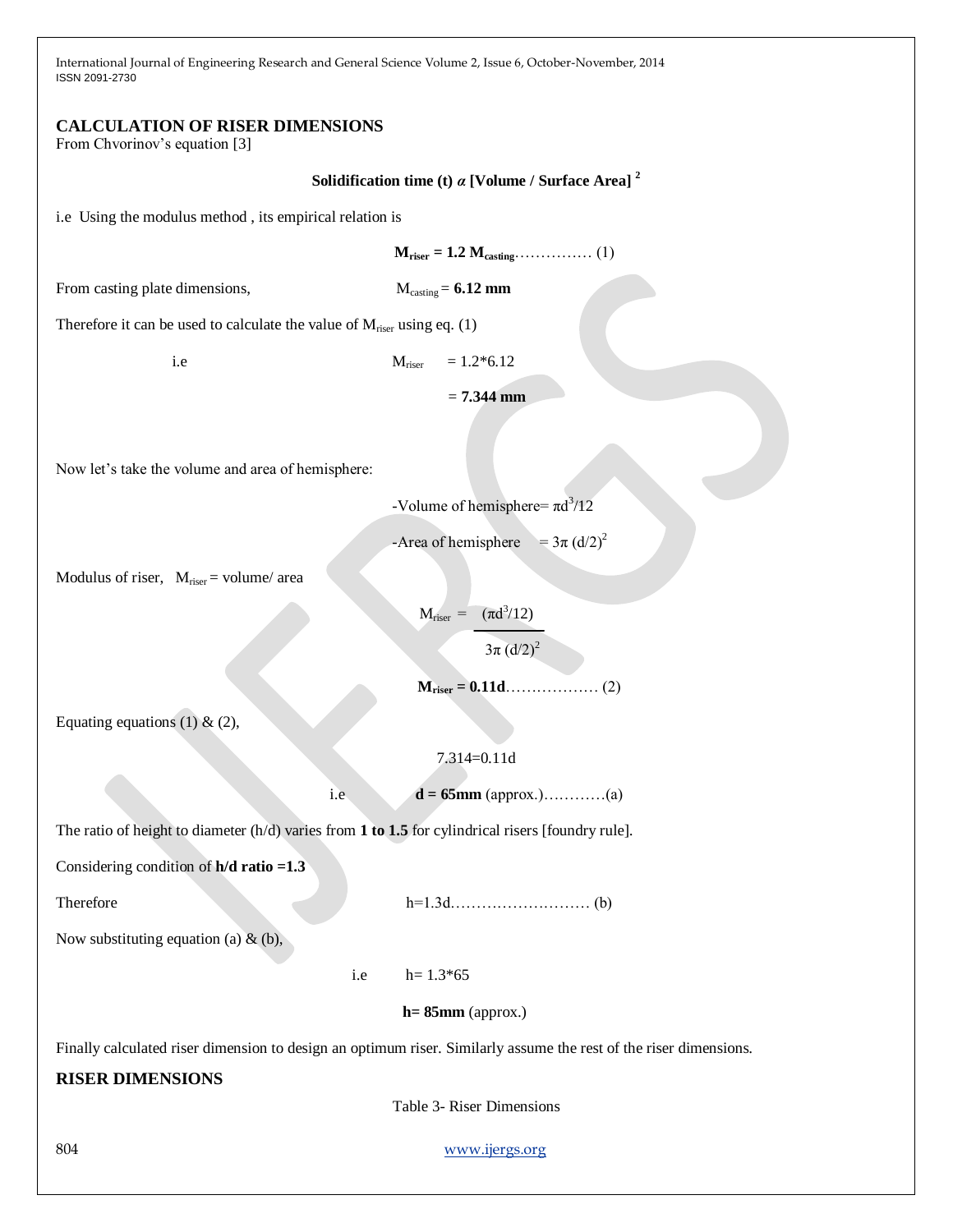| <b>Riser dimensions(mm)</b> |           | <b>Surface Area</b><br>$\text{(mm}^2)$<br>x10 <sup>4</sup> | <b>Volume</b><br>(mm <sup>3</sup> )<br>$x10^3$ | <b>Riser Modulus</b><br>(mm) |
|-----------------------------|-----------|------------------------------------------------------------|------------------------------------------------|------------------------------|
| Diameter(d)                 | Height(h) |                                                            |                                                |                              |
| 60                          | 80        | 2.9213                                                     | 28.27                                          | 9.67                         |
| 65                          | 85        | 3.394                                                      | 35.39                                          | 10.42                        |
| 70                          | 90        | 3.90                                                       | 43.61                                          | 11.18                        |
| 75                          | 95        | 4.44                                                       | 53.01                                          | 11.93                        |

A cylindrical riser with a hemispherical bottom is used in this project since the hemispherical bottom consumes 16-17% less metal than the standard cylindrical side riser [16].



Figure 6- Feeder with Hemispherical Bottom

Thus dimensions of casting plates, riser & gates and are found.

## **COMPUTER SIMULATION**

In the past, the optimal casting design was achieved by trial and error method. Conventional method is time consuming and ineffective, can no longer satisfies the needs of the foundry. This problem can be addressed with the use of computer aided design/engineering technique.

Computer design and casting simulation have gradually become popular in recent years. With the help of the computer a number of CAD/CAM commercial packages for the simulations of the casting have been developed and implemented in the foundry.

In this work, ANSYS 10.0 APDL version software has been used to find the optimum dimensions of the riser for rectangular plate FG 260 grey iron castings with cast iron end-chill. Solidification simulation process facilitates to visualize the temperature distribution in various locations of the casting. Cooling curve obtained from simulation helps to find out the solidification time of casting and riser.

## **ASSUMPTIONS INCORPORATED**

It is difficult to incorporate all the environmental condition existing in the foundry; hence the following assumptions were made during simulation.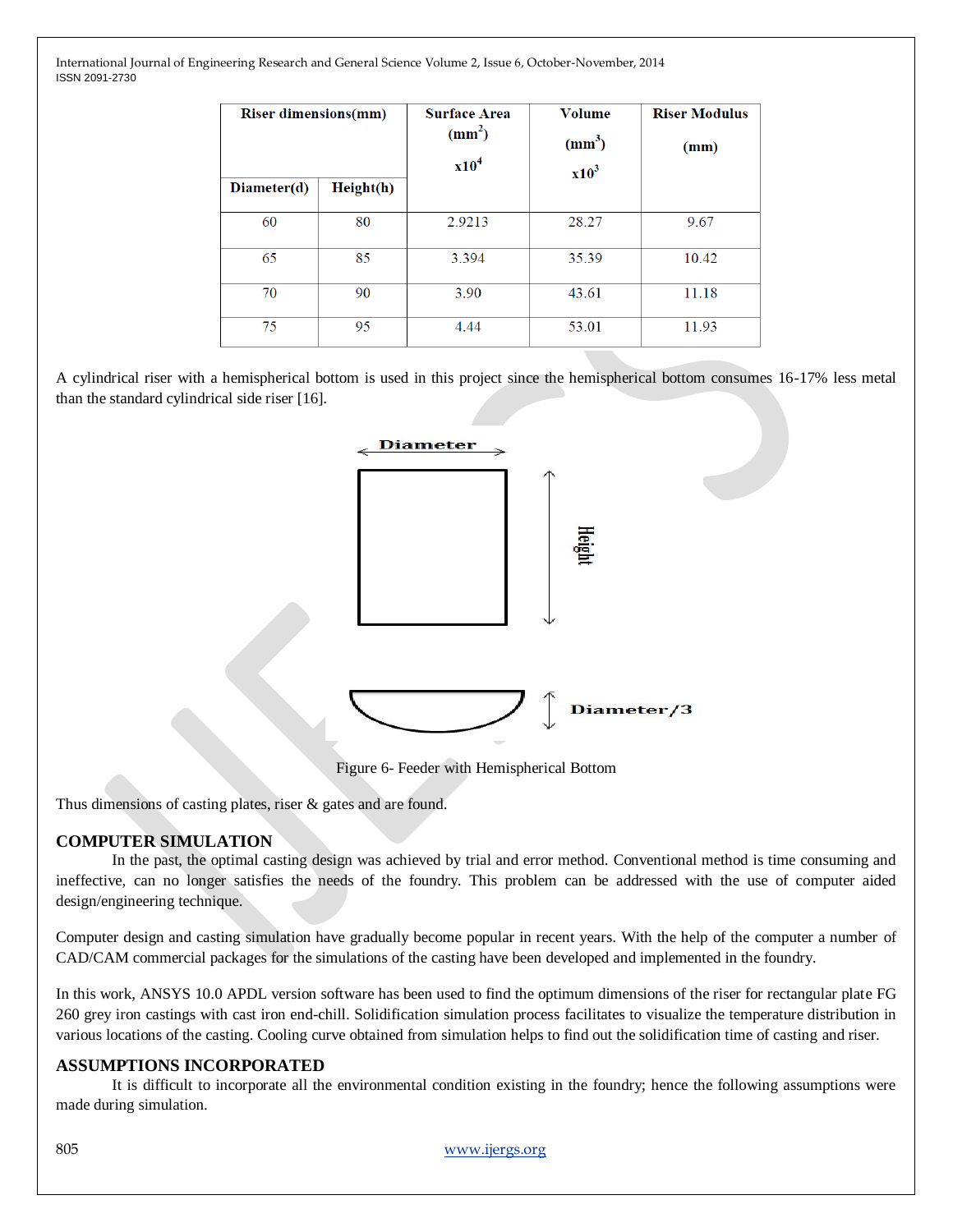- The mould is filled instantaneously and uniform temperature is assumed at all points of the casting and mould, at that instant.
- Heat transfer by convection takes place to the atmosphere from the outer surface of the mould and top surface of riser and runner.
- The convective heat transfer within the liquid metal is neglected for sand moulds.

## **PREPROCESSING**

The pre-processing process contains the following commands to create a finite element model. They are as follows:

- 1. Defining Element and Options
- 2. Defining Element Real constants
- 3. Defining Material Properties
- 4. Creating Model Geometries
- 5. Defining Meshing controls
- 6. Applying Boundary conditions.

## **MODEL**

The model is created in solid works and it is saved in .iges format and then it is imported to ANSYS for the solution to obtain.



Figure 7-Casting Model Imported into ANSYS Software in .iges Format

Once the model has been subjected to various boundary conditions ANSYS solves the set of equations generated by Finite Element Model.

## **COMPUTER SIMULATION USING ANSYS**

The casting and mould assembly is modelled in the Pre-processor stage of simulation. One half of the casting and mould assembly is modelled as it is symmetric. The convection takes place through all surfaces of sand except bottom surface. The mould is assumed to be instantaneously filled with the molten metal at a pouring temperature of  $1400^{\circ}$ C. The mould outside surface is assumed to be convection with film coefficient of 40<sup>o</sup>C because moisture in the sand will affect the cast metal. So, the sand is preheated up to  $40^{\circ}$ C.

a) Mould Material: Silica Sand Density:  $1580 \times 10^{-9}$  kg/mm<sup>3</sup>

Thermal conductivity: 0.393 x 10<sup> $-3$ </sup> W/mm<sup>o</sup>C

Specific heat: 1046 J/kg °C

b) Initial Conditions: Casting temperature:  $1400^{\circ}$ C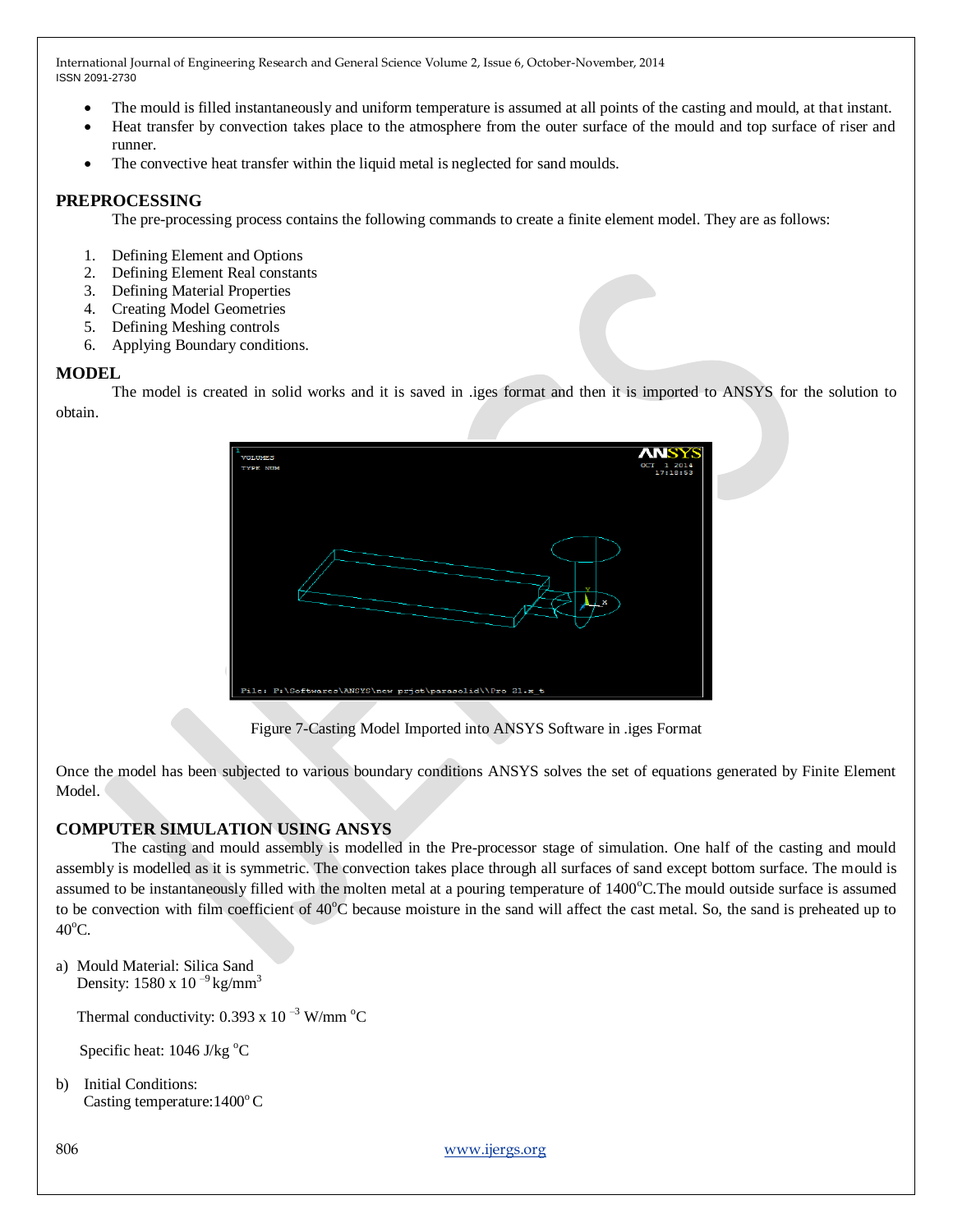Mould temperature:  $40^{\circ}$ C



Figure 8- Solution Obtained From ANSYS Software

#### c) Boundary Conditions:

Sand top surface convection: 3.48 W/m<sup>2</sup>  $\rm{^{\circ}K}$ 

Sand side surface convection:  $4.09 \text{ W/m}^2$  °K

## **CAST METAL: FG 260 GREY CAST IRON**

Table 4-Thermo Physical Properties of FG 260 Grey Cast Iron

| <b>Temperature</b> | <b>Density</b> | <b>Specific heat</b>   | <b>Thermal</b>        | <b>Enthalpy</b> |
|--------------------|----------------|------------------------|-----------------------|-----------------|
| $\rm ^{0}C$        | $Kg/mm^3$      | (Cp)                   | conductivity(K)       | J/Kg            |
|                    |                | $KJ/Kg$ <sup>0</sup> C | $W/mm$ <sup>0</sup> C |                 |
| 1400               | 6756           | 0.8                    | 20                    | 1250            |
| 1300               | 6802           | 0.8                    | 19                    | 1150            |
| 1200               | 6849           | 0.8                    | 35                    | 1000            |
| 1100               | 6896           | 0.8                    | 37                    | 700             |
| 800                | 7037           | 0.8                    | 41                    | 520             |
| 600                | 7131           | 1.2                    | 42                    | 350             |
| 400                | 7225           | 0.9                    | 45                    | 210             |
| 200                | 7366           | 0.5                    | 50                    | 100             |

## **RESULTS OBTAINED FROM COMPUTER SIMULATION**

Solidification simulation process facilitates to visualize the temperature distribution in various locations of the casting. Cooling curve obtained from simulation helps to find out the solidification time of casting and riser and thereby the optimum result. From the results obtained through ANSYS, cooling curves are constructed and temperature at different time for different configurations is plotted in the graph. This is an indirect method of finding out the soundness of castings.

## **COOLING CURVES**

Cooling curves are obtained by plotting solidification time versus temperature. Cooling curve obtained from simulation helps to find out the solidification time of casting and riser and thereby the optimum result. In this experiment, cooling curves are taken at five different nodes on the casting placed namely from:

Top of the riser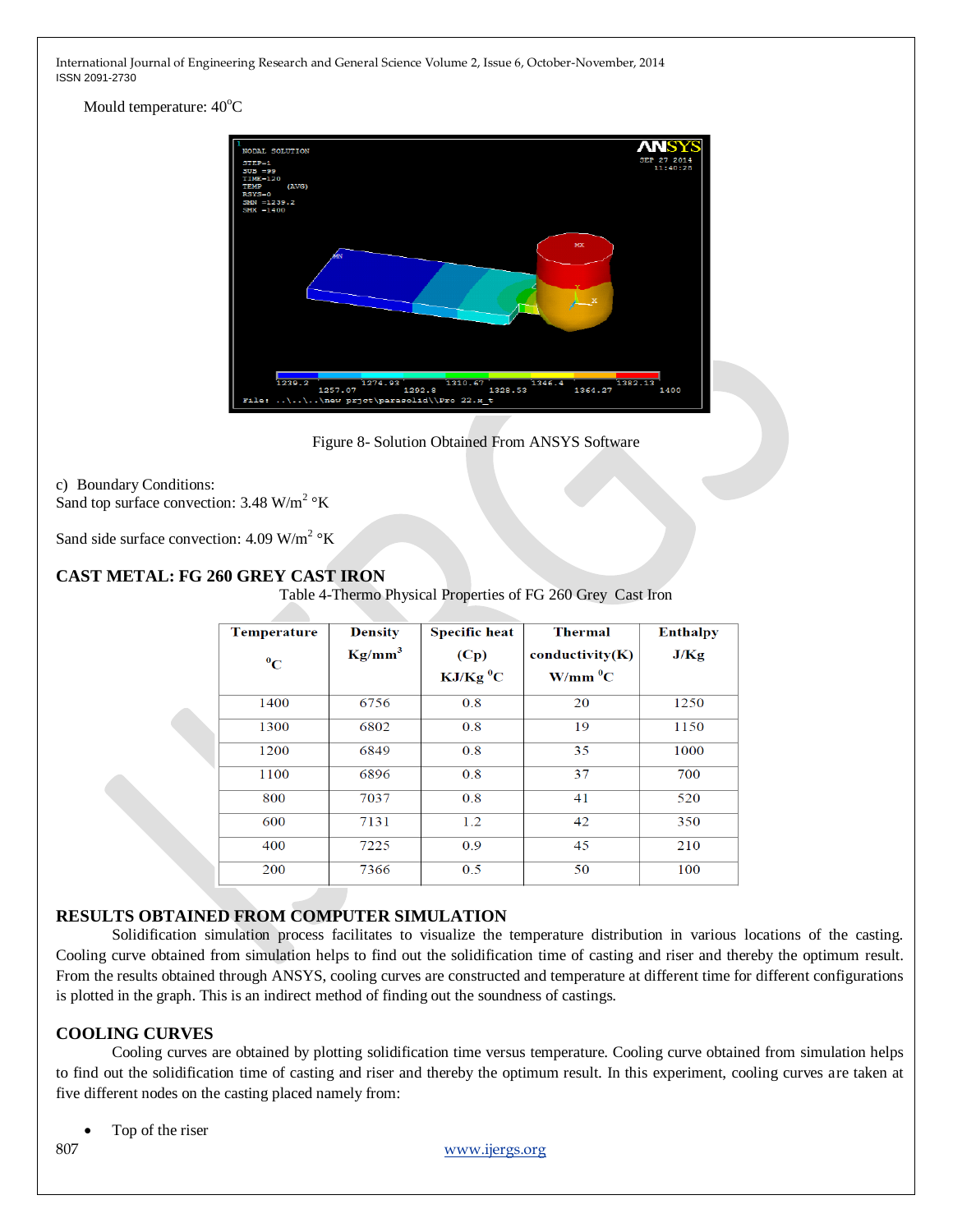- On the gating system
- On the left side of plate
- On the right side of plate
- On the corner of the plate

## **EFFECTS OF FEEDER CONFIGURATIONS ON SOLIDIFICATION IN CASTING OF PLATE**

The solidification cooling curves obtained from the five locations identified are presented in Figure 9 with diameter-65mm.

Since our aim in this project is to delay the solidification of riser and thereby to obtain the optimum feeder configuration.

The foundry rules says that in order to obtain an best sound casting in an casting process, the solidification of riser should be delayed i.e the last part to be solidified should be at the riser (Node 1). Here cooling curves are taken at five different nodes on the casting placed namely from:

- Top of the riser
- On the gating system
- On the left side of plate
- On the right side of plate
- On the corner of the plate



Figure 9- Cooling Curve for Riser of Diameter 65mm & Height 85mm

In figure 9, riser of diameter- 65mm & height-85mm is used and is observed that the temperature at the node on riser (node1) is steady, so that the last part getting solidified should be at the riser which led to the formation of sound castings.

## **INFERENCE FROM COMPUTER SIMULATION**

- From the obtained results of solidification cooling curves and temperature distribution at five different nodes in different riser configurations , it is observed that temperature at the node 1 is steady (Fig.10) in the case of riser size (diameter-65mm & height-85mm) so that the last part getting solidified should be the riser which lead to the formation of sound castings.
- $\triangleright$  So it can be conclude that riser size of diameter-65mm & height-85mm is proved to be optimum best solution to produce sound casting.

## **EXPERIMENTAL VERIFICATION**

Experimental verification is done to verify the optimum simulation results obtained through computer simulation as well as Caine's analysis for providing sound casting thereby to confirm the optimum riser size for defect free castings. Experimental results are also validated with casting properties such as ultimate tensile strength (UTS) tests and hardness (Brinell hardness) tests.

## **EXPERIMENTAL PROCEDURE**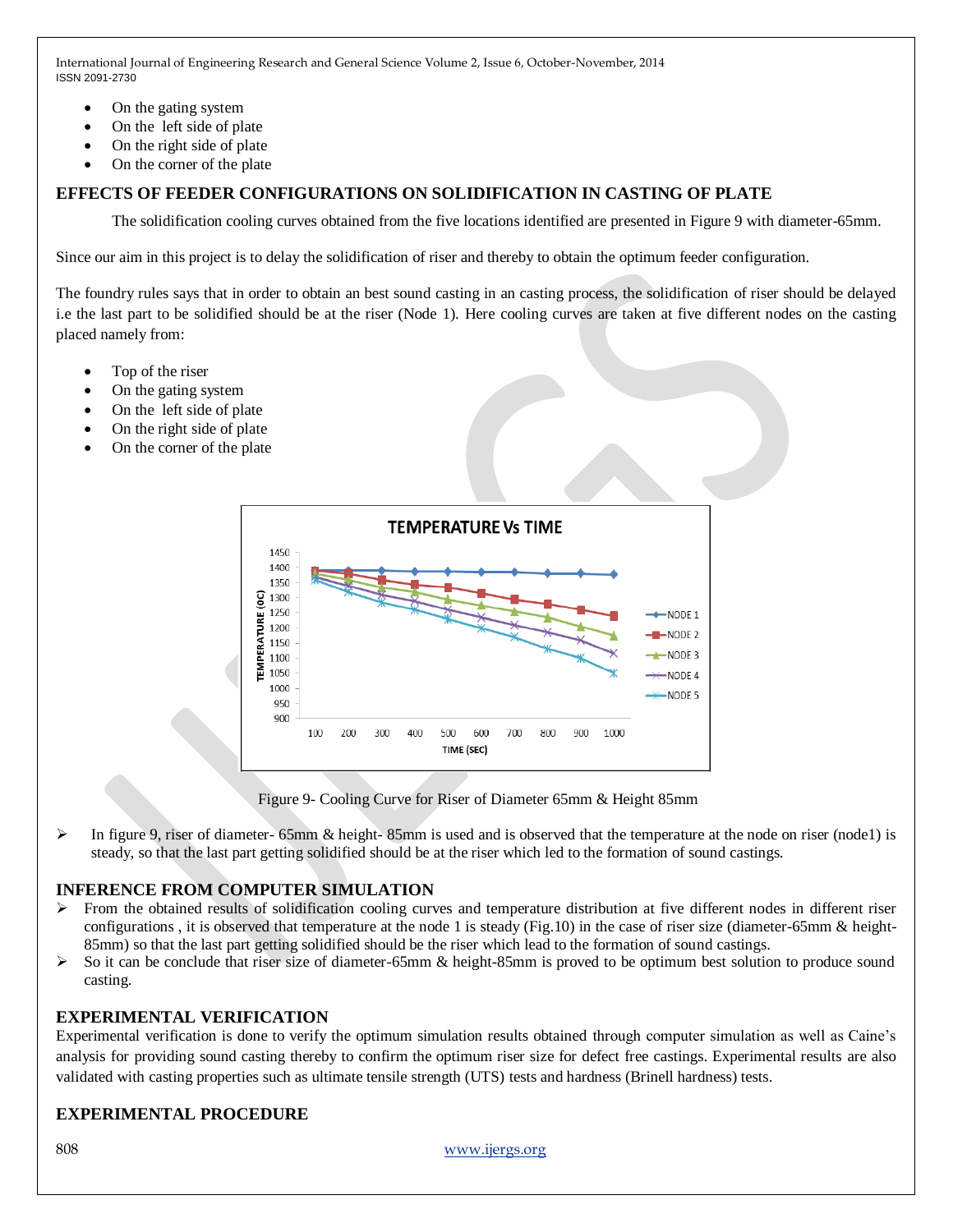## *A. MOULDING SAND*

Silica sand moulds are prepared using sand mix with a composition of 8% calcium based bentonite, 5% moisture (approx.) and 2% saw dust and coal powder are added.

## *B. MELTING AND POURING*

The FG 260 Grey cast iron is melted in a crucible furnace. As soon as the molten metal reaches a temperature of 1400 °C, it is taken out and degassed using the required quantity of degassing tablets of ALDEGAS (Hexa Chloro Ethane) in order to remove the dissolved hydrogen gas. At 1400°C, cooling and solidification takes place which result in evolution of gas bubbles, pinholes, and microscopic porosity. Hence degassing is to be performed to minimize such defects [24].

## *C. CASTING EXPERIMENTAL SETUP*

A standard rectangular plate casting size of  $200 \times 100 \times 15$  mm is selected as test casting for conducting the experiment. A wooden pattern for the test casting and runner and cylindrical riser with hemispherical bottom of h/d ratio= 1.3 are made. Castings are collected from the experiments, cut into small pieces and then checked for internal and external defects [16]  $& [24]$ .



## Figure 10-Cast Plate

## **TENSILE STRENGTH TEST SPECIMEN**

Tensile testing is carried out in the casting using an universal testing machine. The casting is made into a a tensile test specimen in a conventional lathe. The ultimate tensile strength and hardness is determined experimentally. The standard tensile specimen is prepared as shown in the Fig 11. The minimum ultimate tensile strength and hardness of each piece is determined in order to categorise the castings whether sound or unsound.



Figure11- Dimensions of the Tensile Test Specimen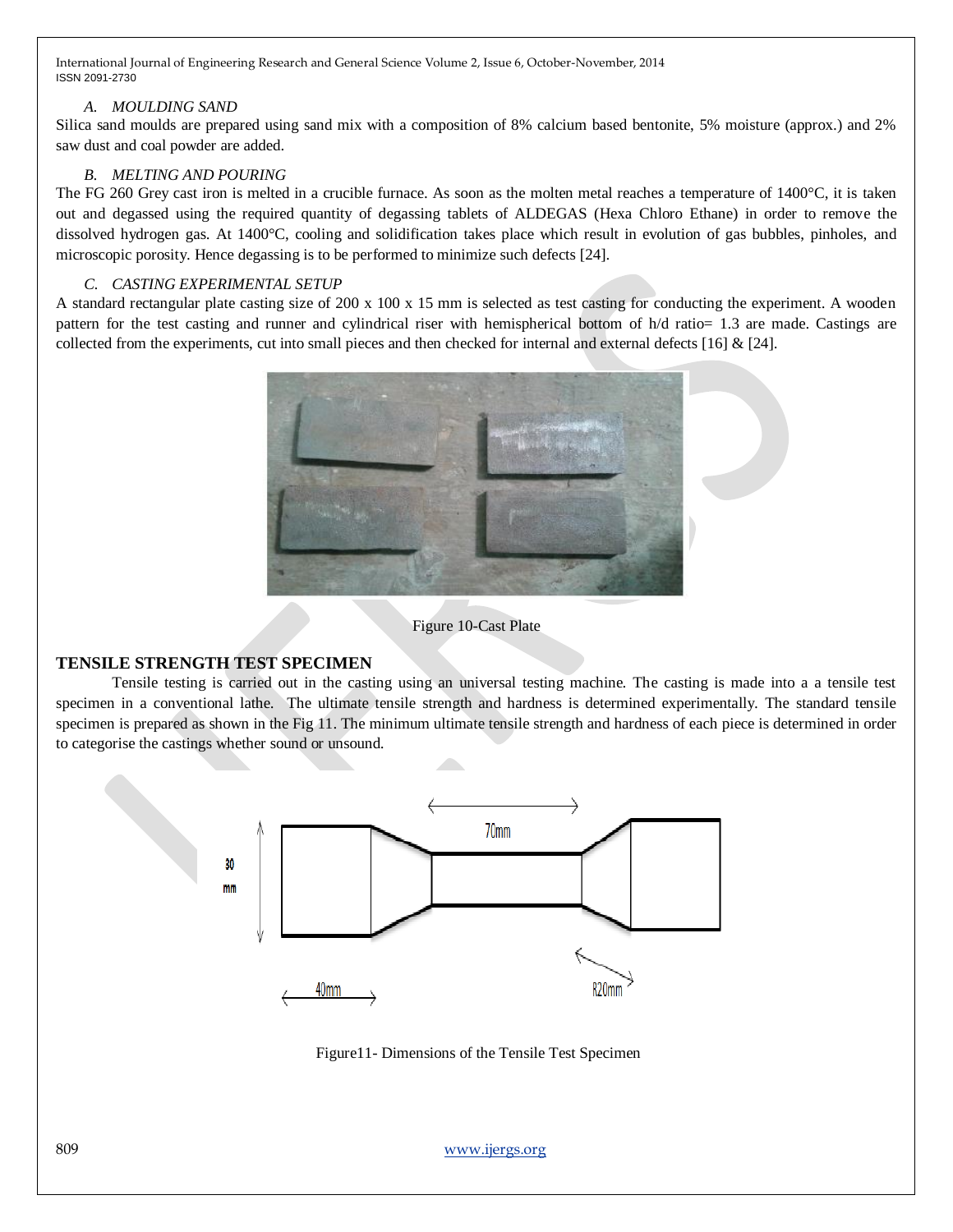

Figure 12-Ultimate Tensile Strength Testing

## **HARDNESS TESTING**

In order to conduct the hardness test, the plate casting should be cleaned properly and then placed on the work piece holder and undergoes Brinell hardness testing (BHN).

## **TENSILE AND HARDNESS TEST RESULTS**

| S.No         |                 | <b>Riser size</b><br>(mm) | <b>Tensile Strength</b> | <b>Brinell Hardness</b><br><b>Value (BHN)</b> |  |
|--------------|-----------------|---------------------------|-------------------------|-----------------------------------------------|--|
|              | <b>Diameter</b> | <b>Height</b>             | (N/mm <sup>2</sup> )    |                                               |  |
| 1            | 60              | 80                        | 200                     | 220                                           |  |
| $\mathbf{2}$ | 65              | 85                        | 260                     | 300                                           |  |
| 3            | 70              | 90                        | 240                     | 250                                           |  |
| 4            | 75              | 95                        | 240                     | 230                                           |  |

Table 5- Experimental Results Obtained

## **INFERENCE FROM EXPERIMENT**

The experimental results are compared with theoretical results for validation. It is observed that there is a closeness of experimental values with the theoretical values .The optimal riser size of diameter-65mm and height-85mm produced a tensile strength of 260 MPa and its corresponding hardness in the Brinell scale is 300BHN.

It is found that these optimal settings also produced sound casting which reveals the quality consciousness in the foundry.

#### **ACKNOWLEDGMENT**

First of all I should thank God almighty for blessing us with the wisdom to complete this work. I should also thank my project guide Mr. Rathish R, Assistant Professor for his kind support and encouragement. Finally I should also thank my Department staffs, parents and friends who always supported me in this work.

#### **CONCLUSION**

The optimal riser combination to produce sound casting for a standard rectangular plate (200mmx100mmx15mm) is determined as diameter65mm and riser height-85mm with h/d =1.3 and riser with cylindrical bottom. The experimental results confirm the simulated results obtained from ANSYS software. It is confirmed that the optimum riser combination promoted directional solidification which